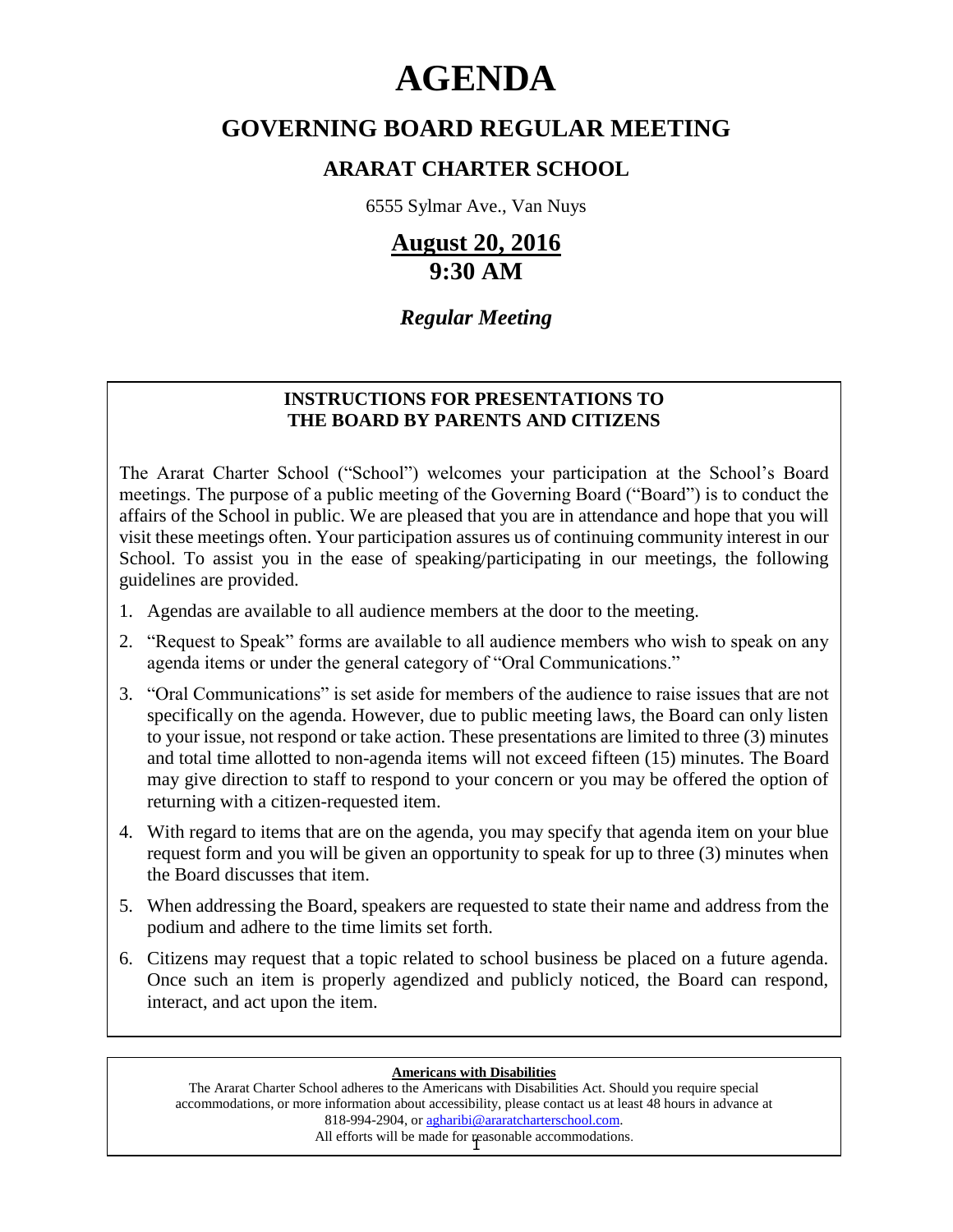#### **A. OPEN SESSION/g21CALL TO ORDER:**

Meeting was called to order by Board Chairperson, Dr. Berjouhi Koukeyan at \_\_\_\_ am.

#### **B. ROLL CALL**



# **C. APPROVAL OF MINUTES OF BOARD MEETING OF July 16, 2016**

Moved by: Seconded by: Vote: \_\_\_\_\_

#### **II. COMMUNICATIONS**

#### **A. ORAL COMMUNICATIONS:**

*Non-agenda items: no individual presentation shall be for more than three (3) minutes and the total time for this purpose shall not exceed fifteen (15) minutes. Ordinarily, Board members will not respond to presentations and no action can be taken. However, the Board may give direction to staff following a presentation.*

#### **B. FOR INFORMATION: CHAIRPERSON'S REPORT**. (Attachment)

- **1. Update Regarding the Leasing/Purchasing and Financing of a Facility**
- **2. Diversity Plan Update**

#### **C. FOR INFORMATION: PRINCIPAL'S REPORT.** (Attachment)

*This is a presentation of information that has occurred since the previous Board meeting. (Per attached report)*

- **1. Update on Calendar of Events**
- **2. Update on Enrollment**
- **3. Update on School Staff Openings**
- **4. Update Summer Staff Development**
- **5. Title I Parent Involvement Policy**

#### **D. FOR INFORMATION: FINANCIAL REPORT**

- *This is an update from what has transpired since the last board meeting.*
- **1. Budget to Date Update from Edtec**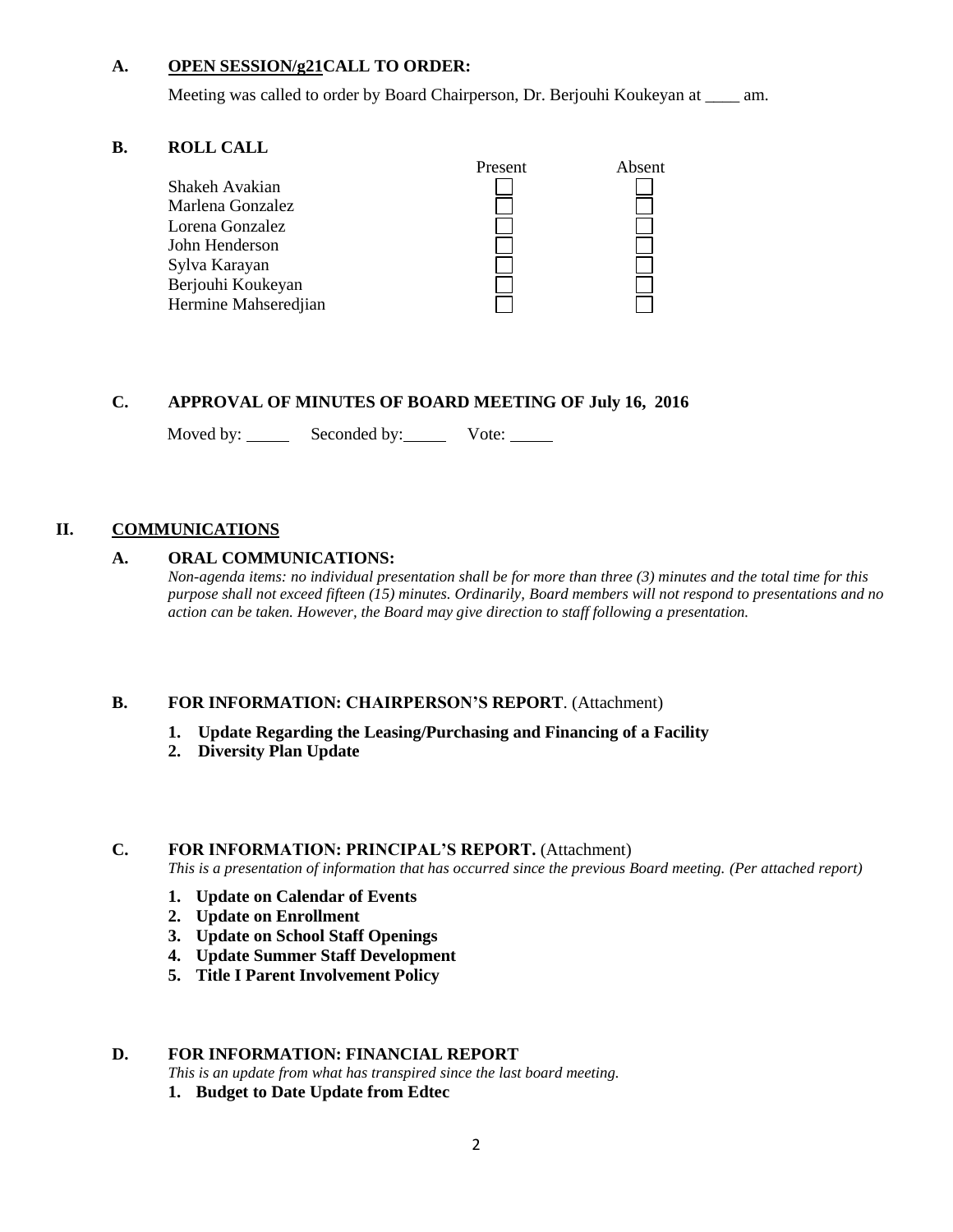#### **III. CONSENT AGENDA ITEMS**

*All matters listed under the consent agenda are considered by the Board to be routine and will be approved/enacted by the Board in one motion in the form listed below. Unless specifically requested by a Board member for further discussion or removed from the agenda, there will be no discussion of these items prior to the Board votes on them. The Principal recommends approval of all consent agenda items.*

# **IV. ACTION ITEMS**

**A. Approval is Requested for Kagan Professional Development to provide a one day in service on cooperative learning and student engagement strategies, to include consultant fee in the amount of \$4499.00**

#### **Recommend approval**

 Motion by: Seconded by: Vote:

**B. Approval is requested for the web based Accelerated Reader Program for 2016-17. This program assesses the students' reading levels in order to align the students' reading practice with their reading ability. The total cost will be \$4084.00**

**Recommend approval**

 Motion by: Seconded by: Vote:

**C. Approval is requested for Title I Parent Involvement Policy which explains the parental rights of parents whose children are served under Title I programs**

**Recommend approval**

 Motion by: Seconded by: Vote:

# **V. INFORMATION ITEMS**/**POSSIBLE ACTION:**

- **A. Update for Special Education 2016-2017; RSP teacher, BII**
- **B. Association Update**

# **VI. CLOSED SESSION**

*Adjourned to Closed Session at\_\_\_\_\_\_\_\_\_\_\_\_ to consider and/or take action upon any of the following items:*

**Public Employee Employment (G.C. 54957)** Title:

**Certificated Personnel Update : Approval of additional teacher contracts for 2016-17**